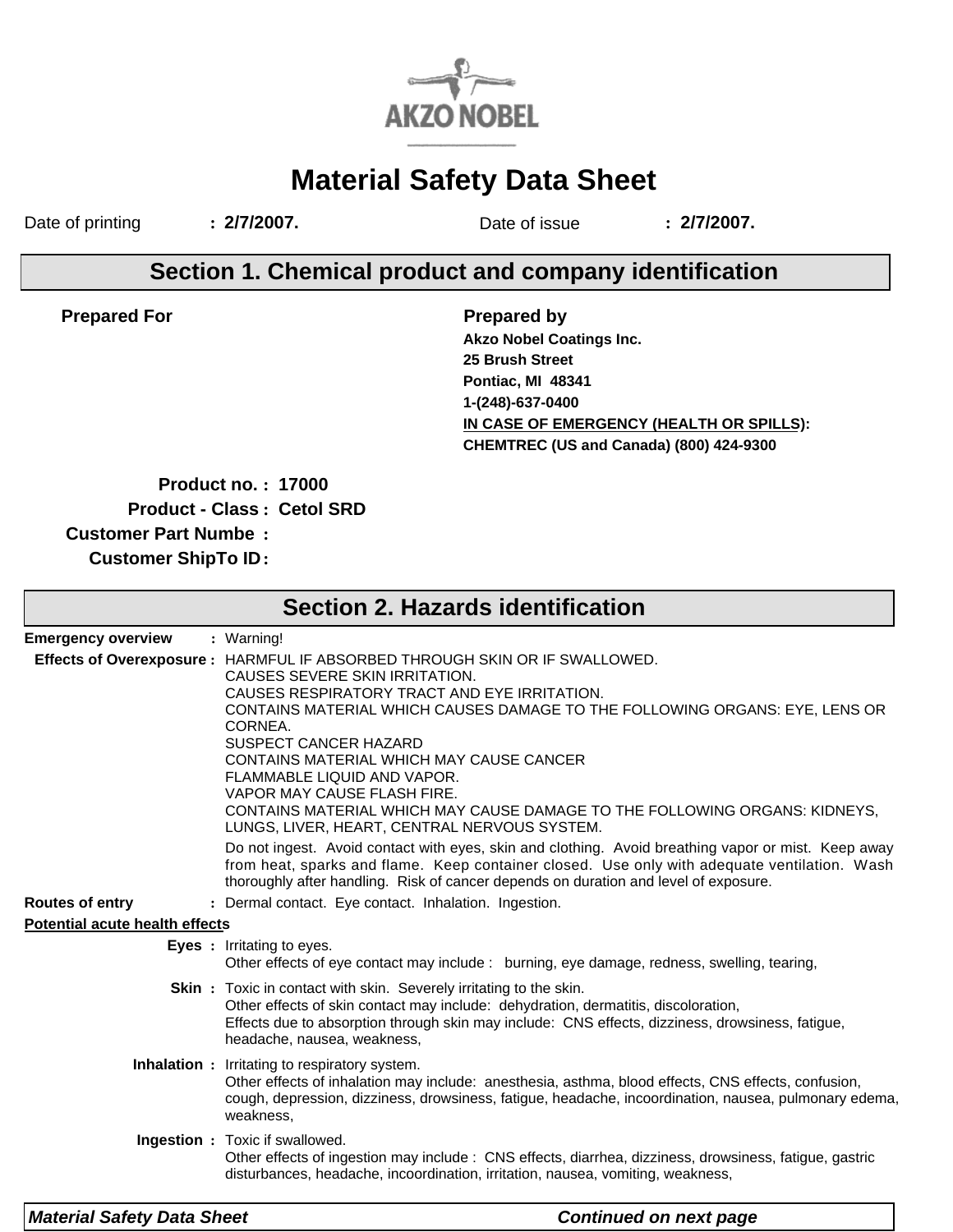| 17000                                                        | 2/7/2007.                                                                                                                                                                                                                                                                                                                                                                                                   | Page: 2/7 |
|--------------------------------------------------------------|-------------------------------------------------------------------------------------------------------------------------------------------------------------------------------------------------------------------------------------------------------------------------------------------------------------------------------------------------------------------------------------------------------------|-----------|
| <b>Potential chronic health</b><br>effects                   | CARCINOGENIC EFFECTS: Classified 2B (Possible for human.) by IARC [ethyl benzene]. Classified<br>SUSPECTED by Raw Material Supplier [methyl ethyl ketoxime]. Classified 2B (Possible for human.) by<br>IARC [cobalt bis (2-ethylhexanoate)].<br>MUTAGENIC EFFECTS: None by OSHA standard.<br>TERATOGENIC EFFECTS: Classified POSSIBLE for human [ethyl benzene]. Classified POSSIBLE for<br>human [cumene]. |           |
|                                                              | Contains material which causes damage to the following organs: eye, lens or cornea.<br>Contains material which may cause damage to the following organs: kidneys, lungs, liver, heart, central<br>nervous system (CNS).                                                                                                                                                                                     |           |
| <b>Medical conditions</b><br>aggravated by over-<br>exposure | : pulmonary conditions, skin disorders, respiratory conditions,                                                                                                                                                                                                                                                                                                                                             |           |

**See toxicological information (section 11)** NOTICE: Reports have associated repeated and prolonged OVEREXPOSURE to solvents with permanent brain and nervous system damage. Intentional misuse by deliberately concentrating and inhaling the contents of this package may be harmful or fatal.

|                               |                |                  |                                                | Section 3. Composition, information on ingredients                                                                                                                                                                |
|-------------------------------|----------------|------------------|------------------------------------------------|-------------------------------------------------------------------------------------------------------------------------------------------------------------------------------------------------------------------|
| <b>Name</b>                   | CAS#           | $%$ by<br>weight | Vapor<br>pressure                              | <b>Exposure Limits (ACGIH-TLV/OSHA-PEL)</b>                                                                                                                                                                       |
| aliphatic solvent             | .              | $10 - 25$        | Not available.                                 | Not available.                                                                                                                                                                                                    |
| heat bodied linseed oil       | 67746-08-1     | $10 - 25$        | Not available.                                 | Not available.                                                                                                                                                                                                    |
| soya alkyd                    | .              | $10 - 25$        | Not available.                                 | Not available.                                                                                                                                                                                                    |
| aliphatic hydrocarbon         | 64742-47-8     | $5 - 10$         | 0.02 kPa (0.2<br>mm Hg) (at<br>$20^{\circ}$ C) | Not available.                                                                                                                                                                                                    |
| petroleum hydrocarbon         | 8052-41-3      | $5 - 10$         | 0.07 kPa (0.5                                  | <b>ACGIH TLV (United States).</b>                                                                                                                                                                                 |
|                               |                |                  | mm Hg) (at                                     | TWA: 100 ppm 8 hour(s).                                                                                                                                                                                           |
|                               |                |                  | $20^{\circ}$ C)                                | <b>OSHA PEL (United States).</b>                                                                                                                                                                                  |
|                               |                |                  |                                                | TWA: 500 ppm 8 hour(s).                                                                                                                                                                                           |
| aromatic solvent              | .              | $1 - 5$          | Not available.                                 | <b>ACGIH TLV (United States).</b>                                                                                                                                                                                 |
|                               |                |                  |                                                | TWA: 100 ppm 8 hour(s).                                                                                                                                                                                           |
| xylene, mixed isomers         | 1330-20-7      | $1 - 5$          | 0.7 kPa (5.1                                   | <b>ACGIH TLV (United States).</b>                                                                                                                                                                                 |
|                               |                |                  | mm Hg) (at                                     | TWA: 100 ppm 8 hour(s).                                                                                                                                                                                           |
|                               |                |                  | $20^{\circ}$ C)                                | STEL: 150 ppm 15 minute(s).                                                                                                                                                                                       |
|                               |                |                  |                                                | <b>OSHA PEL (United States).</b>                                                                                                                                                                                  |
|                               |                |                  |                                                | TWA: 100 ppm 8 hour(s).                                                                                                                                                                                           |
| 1,2,4-trimethylbenzene        | $95 - 63 - 6$  | $1 - 5$          | Not available.                                 | <b>ACGIH TLV (United States).</b><br>TWA: $25$ ppm $8$ hour(s).                                                                                                                                                   |
| linseed alkyd                 | .              | $1 - 5$          | Not available.                                 | Not available.                                                                                                                                                                                                    |
| tall oil fa alkyd             | .              | $1 - 5$          | Not available.                                 | Not available.                                                                                                                                                                                                    |
| 1,3,5-trimethylbenzene        | 108-67-8       | $1 - 5$          | Not available.                                 | Not available.                                                                                                                                                                                                    |
| titanium dioxide              | 13463-67-7     | $1 - 5$          |                                                | Not available. Not available.                                                                                                                                                                                     |
| ethyl benzene                 | $100 - 41 - 4$ | $0.1 - 1$        | 0.9 kPa (7.1                                   | <b>ACGIH TLV (United States).</b>                                                                                                                                                                                 |
|                               |                |                  | mm Hg) (at                                     | TWA: 100 ppm 8 hour(s).                                                                                                                                                                                           |
|                               |                |                  | $20^{\circ}$ C)                                | STEL: 125 ppm 15 minute(s).                                                                                                                                                                                       |
|                               |                |                  |                                                | <b>OSHA PEL (United States).</b>                                                                                                                                                                                  |
|                               |                |                  |                                                | TWA: 100 ppm 8 hour(s).                                                                                                                                                                                           |
| cobalt bis (2-ethylhexanoate) | 136-52-7       | $0.1 - 1$        | Not available.                                 | Not available.                                                                                                                                                                                                    |
|                               |                |                  | <b>Section 4. First aid measures</b>           |                                                                                                                                                                                                                   |
|                               |                |                  |                                                |                                                                                                                                                                                                                   |
| Eye contact                   |                |                  |                                                | : Get medical attention immediately if symptoms occur. Immediately flush eyes with plenty of water for at<br>least 15 minutes, occasionally lifting the upper and lower eyelids. Check for and remove any contact |
| lenses.                       |                |                  |                                                |                                                                                                                                                                                                                   |

Get medical attention immediately if symptoms occur. Flush contaminated skin with plenty of water. **:** Continue to rinse for at least 10 minutes. Remove contaminated clothing and shoes. Wash contaminated clothing thoroughly with water before removing, or wear gloves. Wash clothing before reuse. Thoroughly clean shoes before reuse. **Skin contact**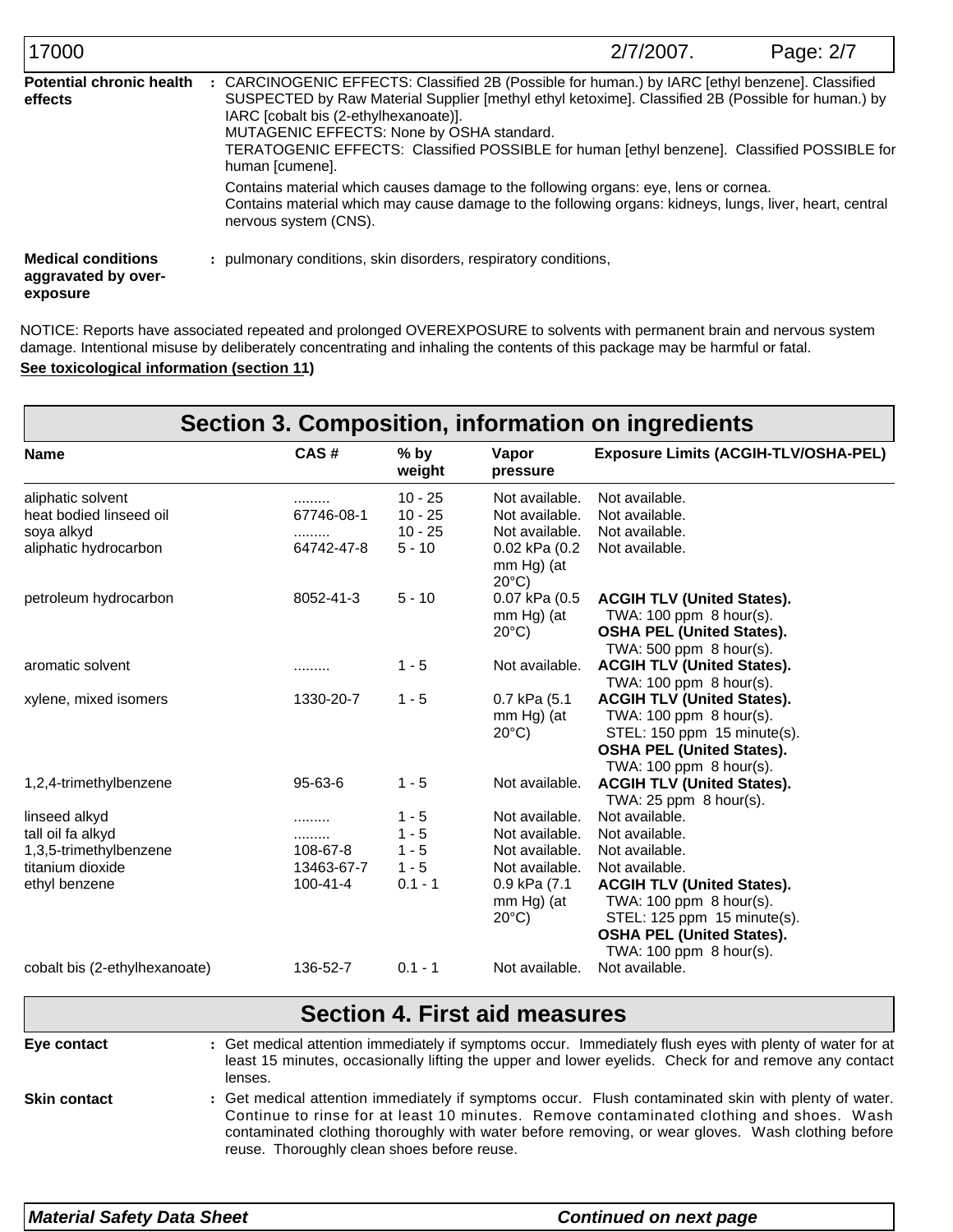Get medical attention immediately if symptoms occur. Move exposed person to fresh air. If fumes are **:** still suspected to be present, the rescuer should wear an appropriate mask or a self-contained breathing apparatus. Keep person warm and at rest. If not breathing, if irregular breathing, or respiratory arrest occurs provide artificial respiration or oxygen by trained personnel. It may be dangerous to the person providing aid to give mouth-to-mouth resuscitation. If unconscious, place in recovery position and get medical attention immediately. Maintain an open airway. Loosen tight clothing such as a collar, tie, belt or waistband. **Inhalation**

**Ingestion**

Do NOT induce vomiting unless directed to do so by medical personnel. Never give anything by mouth **:** to an unconscious person. Get medical attention immediately.

# **Section 5. Fire fighting measures**

| <b>Flammability of the</b><br>product                                                     |                | : Flammable.                                                                                                                                                                                                                                                                                                                           |
|-------------------------------------------------------------------------------------------|----------------|----------------------------------------------------------------------------------------------------------------------------------------------------------------------------------------------------------------------------------------------------------------------------------------------------------------------------------------|
|                                                                                           |                | Auto-ignition temperature: The lowest known value is 232.22°C (450°F) (petroleum hydrocarbon).                                                                                                                                                                                                                                         |
| <b>Flash points</b>                                                                       |                | : Closed cup: $46^{\circ}$ C (115 $^{\circ}$ F). (Setaflash.)                                                                                                                                                                                                                                                                          |
| <b>Flammable limits</b>                                                                   |                | : The greatest known range is Lower: 1% Upper: 7.5% (xylene, mixed isomers)                                                                                                                                                                                                                                                            |
| <b>Products of combustion</b>                                                             |                | $:$ These products are carbon oxides (CO, CO $_{2}$ ). Some metallic oxides.                                                                                                                                                                                                                                                           |
| of Various                                                                                |                | Fire Hazards in Presence : Flammable in presence of open flames, sparks and static discharge, of oxidizing materials.                                                                                                                                                                                                                  |
| <b>Substances/Conditions</b>                                                              |                | DANGER - Rags, steel wool or waste soaked with this product may spontaneously catch fire if<br>improperly discarded. Immediately after use, place rags, steel wool or waste in a sealed water-filled<br>metal container. Waste should be understood to include contaminated articles, including spray booth<br>filters and strippings. |
| <b>Explosion Hazards in</b><br><b>Presence of Various</b><br><b>Substances/Conditions</b> |                | : Slightly explosive in presence of open flames, sparks and static discharge.                                                                                                                                                                                                                                                          |
| Fire-fighting media and<br><b>instructions</b>                                            |                | : SMALL FIRE: Use DRY chemical powder.<br>LARGE FIRE: Use alcohol foam, water spray or fog. Cool containing vessels with water jet in order to<br>prevent pressure build-up, autoignition or explosion.                                                                                                                                |
| <b>Protective clothing (fire)</b>                                                         | $\ddot{\cdot}$ | Be sure to use an approved/certified respirator or equivalent.                                                                                                                                                                                                                                                                         |

## **Section 6. Accidental release measures**

**Spill and Leak :** : Immediately contact emergency personnel. Eliminate all ignition sources. Keep unnecessary personnel away. Use suitable protective equipment (Section 8). Do not touch or walk through spilled material. If emergency personnel are unavailable, contain spilled material. For small spills add absorbent (soil may be used in the absence of other suitable materials) and use a non-sparking or explosion proof means to transfer material to a sealed, appropriate container for disposal. For large spills dike spilled material or otherwise contain material to ensure runoff does not reach a waterway. Place spilled material in an appropriate container for disposal.

### **Dispose of as in Section 13.**

| Section 7. Handling and storage |                                                                                                                                                                                                                                                                                                                                                                                                                                                                                            |  |  |
|---------------------------------|--------------------------------------------------------------------------------------------------------------------------------------------------------------------------------------------------------------------------------------------------------------------------------------------------------------------------------------------------------------------------------------------------------------------------------------------------------------------------------------------|--|--|
| <b>Handling</b>                 | : Do not ingest. Avoid contact with eyes, skin and clothing. Keep container closed. Use only with<br>adequate ventilation. Avoid breathing vapor or mist. Keep away from heat, sparks and flame. To avoid<br>fire or explosion, dissipate static electricity during transfer by grounding and bonding containers and<br>equipment before transferring material. Use explosion-proof electrical (ventilating, lighting and material<br>handling) equipment. Wash thoroughly after handling. |  |  |
| <b>Storage</b>                  | : Store in an approved area. Keep container in a cool, well-ventilated area. Keep container tightly closed<br>and sealed until ready for use. Avoid all possible sources of ignition (spark or flame).                                                                                                                                                                                                                                                                                     |  |  |
|                                 | OTHER PRECAUTIONS: All precautions must be observed. Empty container may retain product residues.                                                                                                                                                                                                                                                                                                                                                                                          |  |  |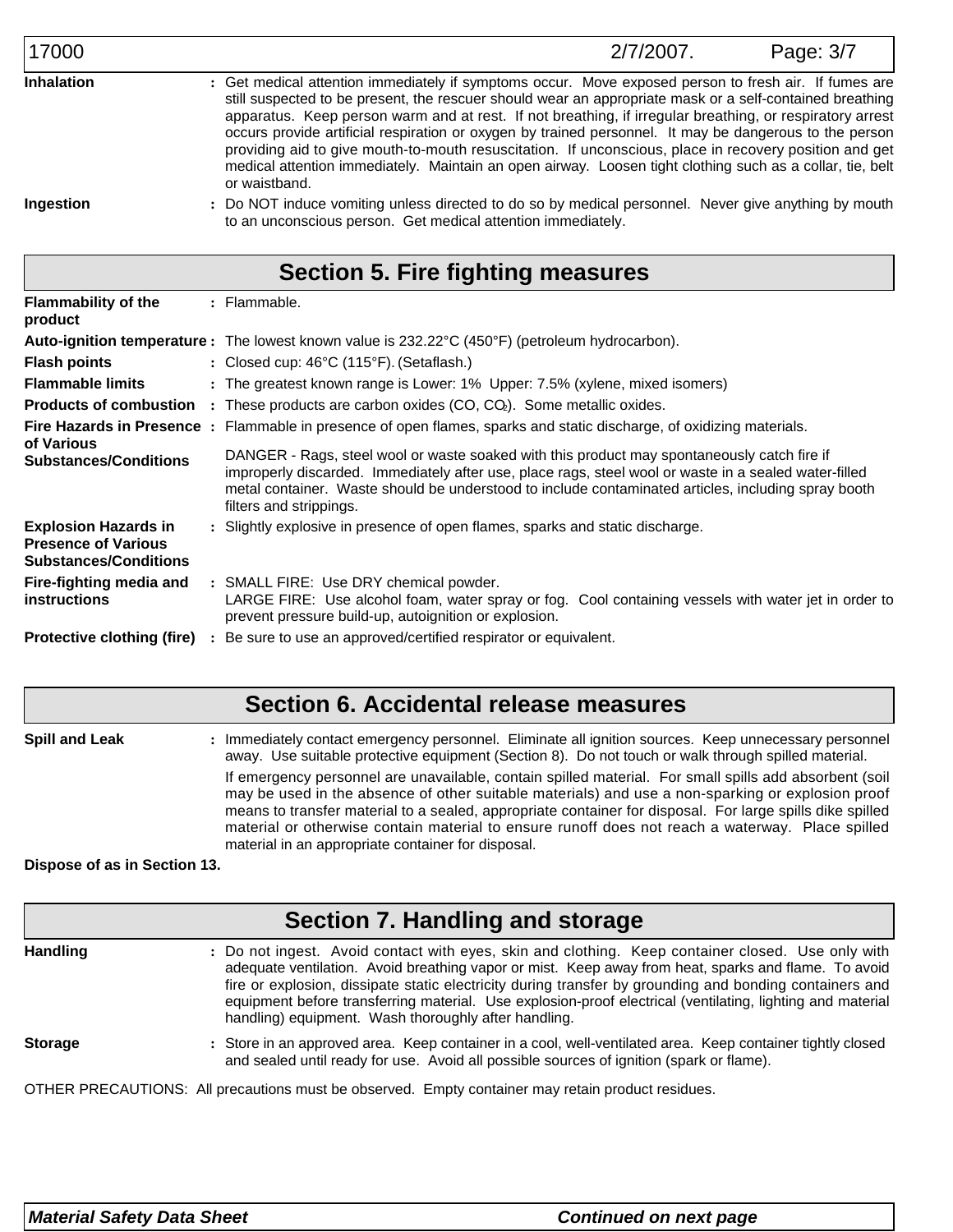# **Section 8. Exposure controls, personal protection**

Selection of personal protective equipment (PPE) is to be established by the employer performing a PPE hazard assessment. In the U.S.A, OSHA requires completion of a documented PPE hazard assessment as described in 29 CFR 1910.132.

**Engineering controls**

Provide exhaust ventilation or other engineering controls to keep the airborne concentrations of vapors **:** below their respective occupational exposure limits. Ensure that eyewash stations and safety showers are close to the work-station location.

#### **Personal protection**

- **Eyes :** Safety glasses.
- **Body :** Synthetic apron.
- **Respiratory :** Wear appropriate respirator when ventilation is inadequate. Dry sanding, flame cutting and/or welding of the dry paint film will give rise to dust and/or hazardous fumes. Wet sanding/flatting should be used wherever possible. If exposure cannot be avoided by the provision of local exhaust ventilation, suitable respiratory protective equipment should be used.
	- **Hands :** Impervious gloves.

**:**

**Protective clothing (pictograms)**



HYGIENIC PRACTICES: Good personal hygiene practices are required at all times when handling chemicals. These practices include, but are not limited to, washing when safety equipment is removed, at the end of each shift or when going on breaks and especially if contamination occurs.

|                                         | Section 9. Physical and chemical properties                                                                  |
|-----------------------------------------|--------------------------------------------------------------------------------------------------------------|
| Physical state and<br><b>Appearance</b> | $:$ Liquid.                                                                                                  |
| Color                                   | : Not available.                                                                                             |
| Odor                                    | : Not available.                                                                                             |
| рH                                      | : Not available.                                                                                             |
| <b>Boiling/condensation</b><br>point    | : The lowest known value is 137.222 to 142.778 $\degree$ C (279 to 289 $\degree$ F) (xylene, mixed isomers). |
| <b>Melting/freezing point</b>           | : Not available.                                                                                             |
| <b>Specific gravity</b>                 | : Weighted average: $0.84$ (Water = 1)                                                                       |
| Vapor pressure                          | : The highest known value is 0.7 kPa (5.1 mm Hg) (at $20^{\circ}$ C) (xylene, mixed isomers).                |
| Vapor density                           | : Heavier than air                                                                                           |
| <b>Volatility</b>                       | : Not available.                                                                                             |
| <b>Odor threshold</b>                   | : Not available.                                                                                             |
| <b>Evaporation rate</b>                 | : The highest known value is Lower than 1. (aliphatic hydrocarbon) compared to butyl acetate                 |
| <b>VOC</b>                              | : 510 (g/l).                                                                                                 |
| <b>Solubility</b>                       | : Easily soluble in hot water.<br>Soluble in cold water.                                                     |

|                                            | Section 10. Stability and reactivity                                                                                     |
|--------------------------------------------|--------------------------------------------------------------------------------------------------------------------------|
| <b>Stability and reactivity</b>            | : Stable.                                                                                                                |
| <b>Conditions of instability</b>           | : heat, open flame, sparks, freezing, light, dusty conditions,                                                           |
| Incompatibility with various<br>substances | : Reactive with oxidizing agents.<br>Slightly reactive to reactive with acids.                                           |
| <b>Hazardous Reaction Products</b>         | Possibly hazardous short term degradation products are not likely. However, long term<br>degradation products may arise. |
| <b>Hazardous polymerization</b>            | : Will not undergo hazardous polymerization.                                                                             |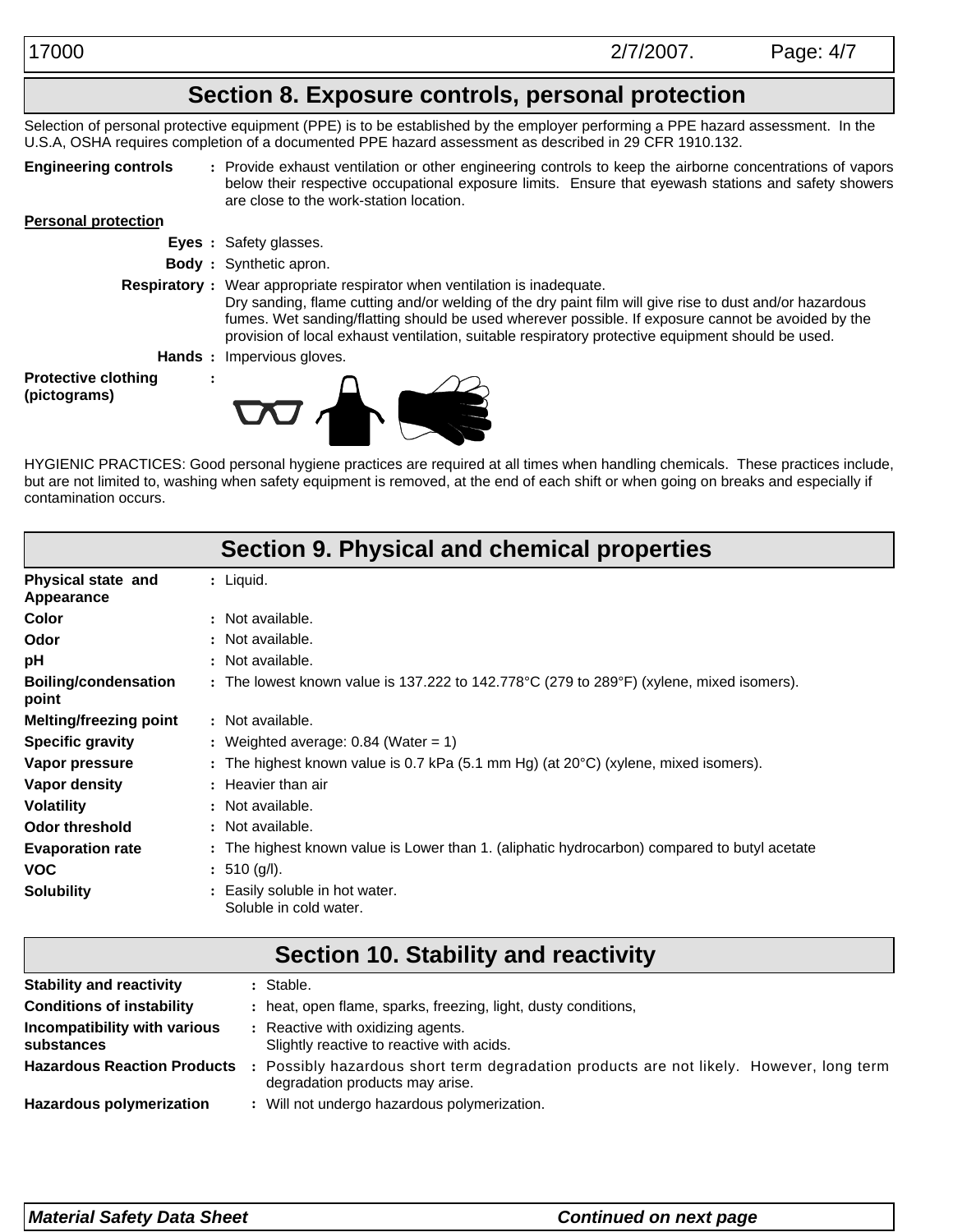## **Section 11. Toxicological information**

| <b>Toxicity data</b>   |             |                                      |            |                |
|------------------------|-------------|--------------------------------------|------------|----------------|
| Ingredient name        | <u>Test</u> | <b>Result</b>                        | Route      | <b>Species</b> |
| aromatic solvent       | LD50        | >2000 mg/kg                          | Dermal     | Rat            |
|                        | <b>LC50</b> | $>590$ mg/m <sup>3</sup> (4 hour(s)) | Inhalation | Rat            |
| xylene, mixed isomers  | LD50        | 4300 mg/kg                           | Oral       | Rat            |
|                        | LD50        | >1700 mg/kg                          | Dermal     | Rabbit         |
|                        | <b>LC50</b> | 5000 ppm $(4 \text{ hour(s)})$       | Inhalation | Rat            |
| 1,2,4-trimethylbenzene | LD50        | 3400 mg/kg                           | Oral       | Rat            |
|                        | LD50        | >3160 mg/kg                          | Dermal     | Rabbit         |
|                        | <b>LC50</b> | 18000 mg/m <sup>3</sup> (4 hour(s))  | Inhalation | Rat            |
| 1,3,5-trimethylbenzene | LD50        | 5000 mg/kg                           | Oral       | Rat            |
|                        | <b>LC50</b> | 24000 mg/m <sup>3</sup> (4 hour(s))  | Inhalation | Rat            |
| ethyl benzene          | LD50        | 3500 mg/kg                           | Oral       | Rat            |
|                        | LD50        | 15486 mg/kg                          | Dermal     | Rabbit         |
|                        | <b>LC50</b> | 55000 mg/m <sup>3</sup> (2 hour(s))  | Inhalation | Rat            |

IARC has issued a notice that they will publish a monograph that lists titanium dioxide (TiO2) as possibly carcinogenic to humans (Group 2B) by inhalation (based solely on animal data). Human epidemiology studies do not suggest an increased risk of cancer in humans for occupational exposure to titanium dioxide. According to the IARC summary on titanium dioxide, "No significant exposure to titanium dioxide is thought to occur during the use of products in which titanium dioxide is bound to other materials, such as paint.".

#### **Toxicity of the products** : The products of degradation are as toxic as the product itself. **Section 12. Ecological information of biodegradation Products of degradation** : These products are carbon oxides (CO, CQ) and water. Some metallic oxides. **Ecotoxicity data Ingredient name Species Period Result** aliphatic hydrocarbon Oncorhynchus mykiss (LC50) 96 hour(s) 2.9 mg/l xylene, mixed isomers Oncorhynchus mykiss (LC50) Oncorhynchus mykiss (LC50) Lepomis macrochirus (LC50) Lepomis macrochirus (LC50) Lepomis macrochirus (LC50) Pimephales promelas (LC50) 96 hour(s) 96 hour(s) 96 hour(s) 96 hour(s) 96 hour(s) 96 hour(s) 3.3 mg/l 8.2 mg/l 8.6 mg/l 12 mg/l 13.3 mg/l 13.4 mg/l 1,2,4-trimethylbenzene Pimephales promelas (LC50) 96 hour(s) 7.72 mg/l 1,3,5-trimethylbenzene Scenedesmus subspicatus (EC50) Scenedesmus subspicatus (EC50) 48 hour(s) 48 hour(s) 25 mg/l 53 mg/l titanium dioxide **Daphnia magna (EC50)** 48 hour(s) >1000 mg/l ethyl benzene Daphnia magna (EC50) Daphnia magna (EC50) Selenastrum capricornutum (EC50) Oncorhynchus mykiss (LC50) Pimephales promelas (LC50) Poecilia reticulata (LC50) 48 hour(s) 48 hour(s) 48 hour(s) 96 hour(s) 96 hour(s) 96 hour(s) 2.93 mg/l 2.97 mg/l 7.2 mg/l 4.2 mg/l 9.09 mg/l 9.6 mg/l

#### **Waste information Section 13. Disposal considerations :** The generation of waste should be avoided or minimised wherever possible. Avoid dispersal of spilled material and runoff and contact with soil, waterways, drains and sewers. Disposal of this product, solutions and any by-products should at all times comply with the requirements of environmental protection and waste disposal legislation and any regional local authority requirements.

**Consult your local or regional authorities.**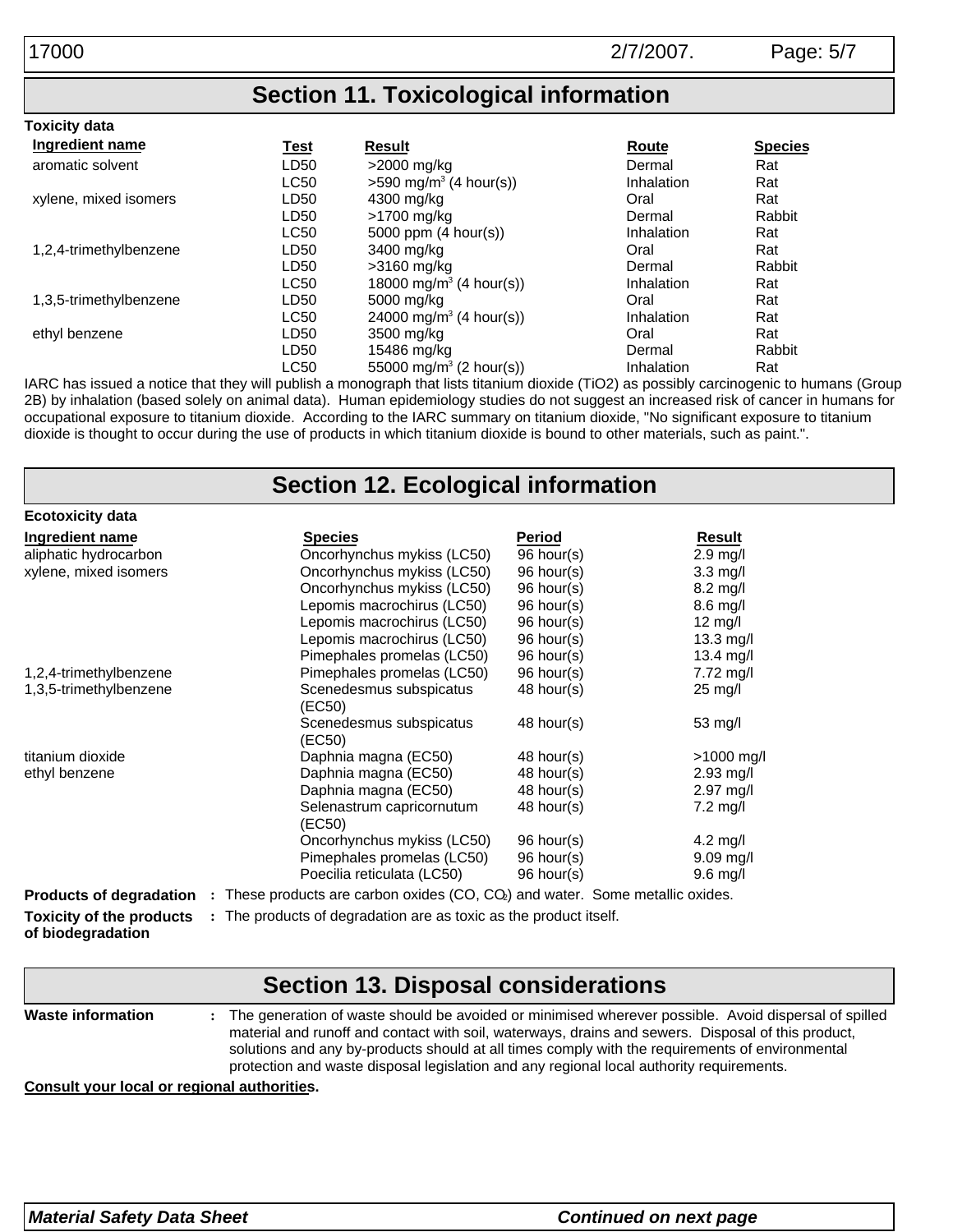# **Section 14. Transport information**

**Note:** Information contained in this section may vary from the actual shipping description depending on quantity in containers, mode of shipment and use of exemptions.

| <b>Regulatory</b><br>information    | <b>UN</b><br>number | Proper shipping name                                                                                                           | <b>Class</b> | <b>Packing group</b> | Label | <b>Additional information</b>                                                                                                                                                                                                            |
|-------------------------------------|---------------------|--------------------------------------------------------------------------------------------------------------------------------|--------------|----------------------|-------|------------------------------------------------------------------------------------------------------------------------------------------------------------------------------------------------------------------------------------------|
| <b>DOT</b><br><b>Classification</b> | <b>UN1263</b>       | PAINT (including paint,<br>lacquer, enamel, stain,<br>shellac, varnish, polish,<br>liquid filler and liquid<br>lacquer base)   | $\mathbf{3}$ | $\mathbf{III}$       |       | <b>Packaging instruction</b><br><b>Passenger Aircraft</b><br>Quantity limitation: 60 L<br><b>Cargo Aircraft</b><br>Quantity limitation: 220 L<br>RQ: 2332.191bs<br>(1057.68kgs) [xylene,<br>mixed isomers]                               |
| <b>TDG</b><br><b>Classification</b> | <b>UN1263</b>       | PAINT (including paint,<br>lacquer, enamel, stain,<br>shellac, varnish, polish,<br>liquid filler and liquid<br>lacquer base)   | 3            | $\mathbf{III}$       |       |                                                                                                                                                                                                                                          |
| <b>IMDG Class</b>                   | 1263                | PAINT (including paint, 3<br>lacquer, enamel, stain,<br>shellac, varnish, polish,<br>liquid filler and liquid<br>lacquer base) |              | III                  |       |                                                                                                                                                                                                                                          |
| <b>IATA-DGR</b><br><b>Class</b>     | 1263                | PAINT (including paint, 3<br>lacquer, enamel, stain,<br>shellac, varnish, polish,<br>liquid filler and liquid<br>lacquer base) |              | $\mathbf{III}$       |       | <b>Quantity limitation -</b><br>Passenger Aircraft -<br><b>Limited quantity</b><br>10 <sub>L</sub><br><b>Quantity limitation -</b><br><b>Passenger Aircraft</b><br>60L<br><b>Quantity limitation -</b><br><b>Cargo Aircraft</b><br>220 L |

# **Section 15. Regulatory information**

This product has been classified in accordance with the hazard criteria of the Controlled Products Regulations and the MSDS contains all the information required by the Controlled Products Regulations.

| U.S. Federal regulations  | : All components in this product have been verified as being on the TSCA Inventory.                                                                                                                                        |               |  |
|---------------------------|----------------------------------------------------------------------------------------------------------------------------------------------------------------------------------------------------------------------------|---------------|--|
|                           | (HAPS) Clean air act (CAA) 112 regulated toxic substances: toluene; ethyl benzene; cumene; xylene, mixed<br>isomers; methoxyethoxyethanol; butoxyethoxyethanol; cobalt bis (2-ethylhexanoate)                              |               |  |
| <b>SARA 313</b>           |                                                                                                                                                                                                                            |               |  |
| Form R - Reporting        | : xylene, mixed isomers                                                                                                                                                                                                    | $3.00 - 7.00$ |  |
| requirements              | 1,2,4-trimethylbenzene                                                                                                                                                                                                     | $3.00 - 7.00$ |  |
|                           | ethyl benzene                                                                                                                                                                                                              | $0.10 - 1.00$ |  |
|                           | cobalt bis (2-ethylhexanoate)                                                                                                                                                                                              | $0.10 - 1.00$ |  |
| <b>State regulations</b>  | : WARNING: This product contains a chemical known to the State of California to cause cancer, birth<br>defects or other reproductive harm.: ethyl benzene, cobalt bis (2-ethylhexanoate), carbon black, toluene,<br>quartz |               |  |
| International regulations |                                                                                                                                                                                                                            |               |  |
|                           | <b>International lists</b> : All components of this product are on the CEPA DSL inventory.                                                                                                                                 |               |  |

| <b>Material Safety Data Sheet</b> | <b>Continued on next page</b> |
|-----------------------------------|-------------------------------|